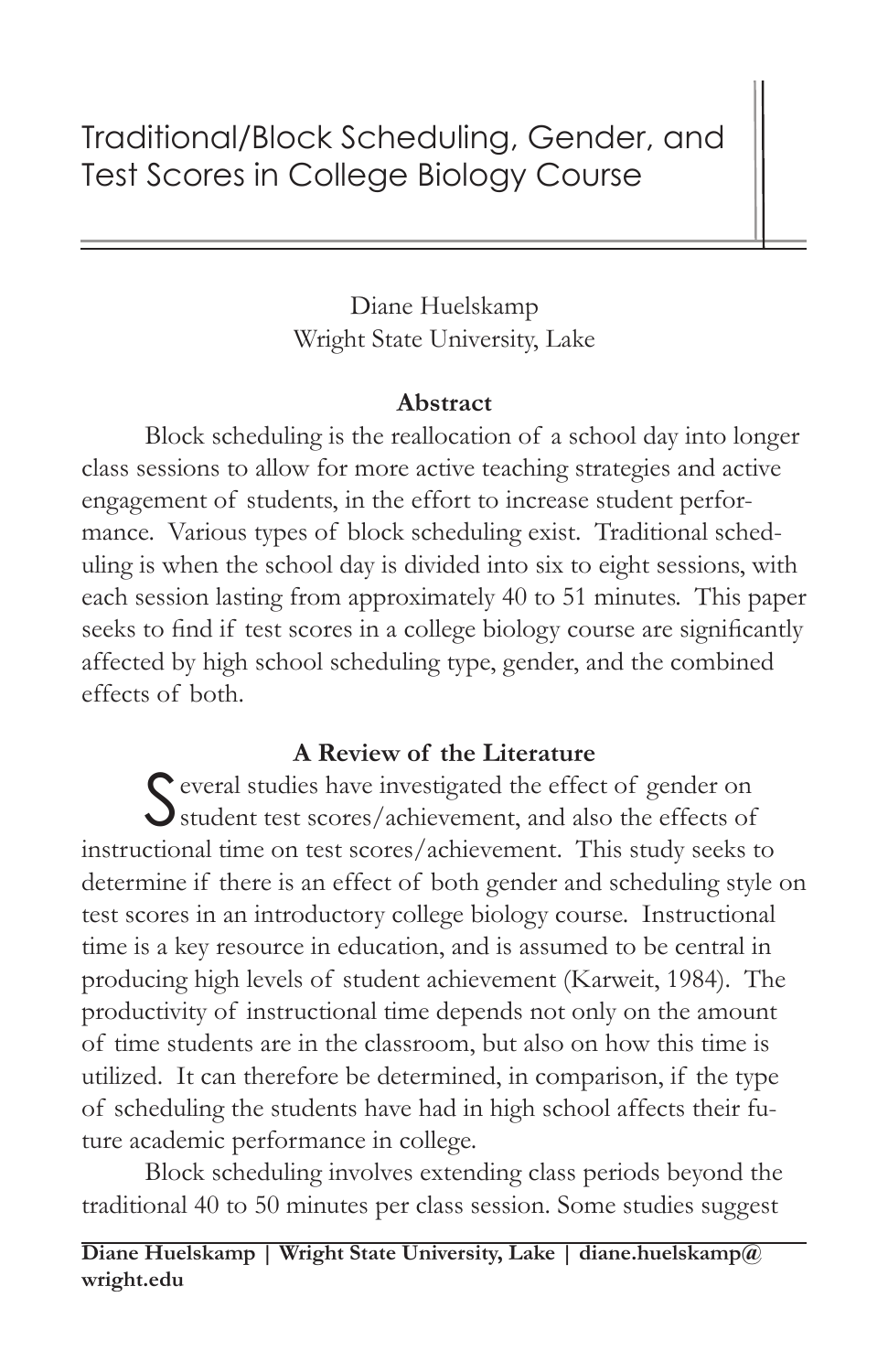#### 46 | TLAR, Volume 19, Number 1

that block scheduling can increase active teaching strategies, provide greater opportunity for student-directed instruction, and improve student performance. Although there has been a positive correlation between block scheduling and improved test scores in high school (Veal, 2000), other research suggests that traditional scheduling types have higher test scores (Bateson, 1990; Gore, 1996; Raphael, Wahlstrom, & McLean, 1986). The long term effects of block scheduling have not been studied extensively; most of the research attempts to correlate high school scheduling types with tests administered during a student's high school academic career, such as ACT, SAT, or graduation exit exams. Carryover of academic achievement into college, as determined by scheduling type in high school, should be addressed.

Project Factors Influencing College Science Success, FICSS, a research study designed and implemented by the Science Education Department of the Harvard-Smithsonian Center For Astrophysics, was a comprehensive study of the success of students in college, based on many elements of their high school experience, one subset being the difference of scheduling styles. Their data came from students entering college in the fall semesters of 2002 and 2003 (Maltese, et al, 2007). FICSS discovered that even when correcting for pedagogic methods there was no significant difference found between students from traditional scheduling high school and those using one of the two primary block scheduling models (4x4 and A/B) on success in introductory college science courses (Dexter, Tai, & Sadler, 2006).

Gender has also been implicated in student performance in various science classes. Research suggests that there is a difference between the sexes in how they learn; testing abilities between the sexes has also been found to be significantly different (Hanson, 1994), with female minorities scoring lowest on achievement testing in high school. Other studies suggest that although females may score somewhat higher on certain types of science achievement questions, males scored higher on other types of questions and these differences are found to be insignificant (Klein et al., 1997). There is some evidence that environmental factors and self-perception also play a major role in both who chooses choose s to continue in the sciences and how they perform in introductory college courses (Hazari, Sadler, & Tai,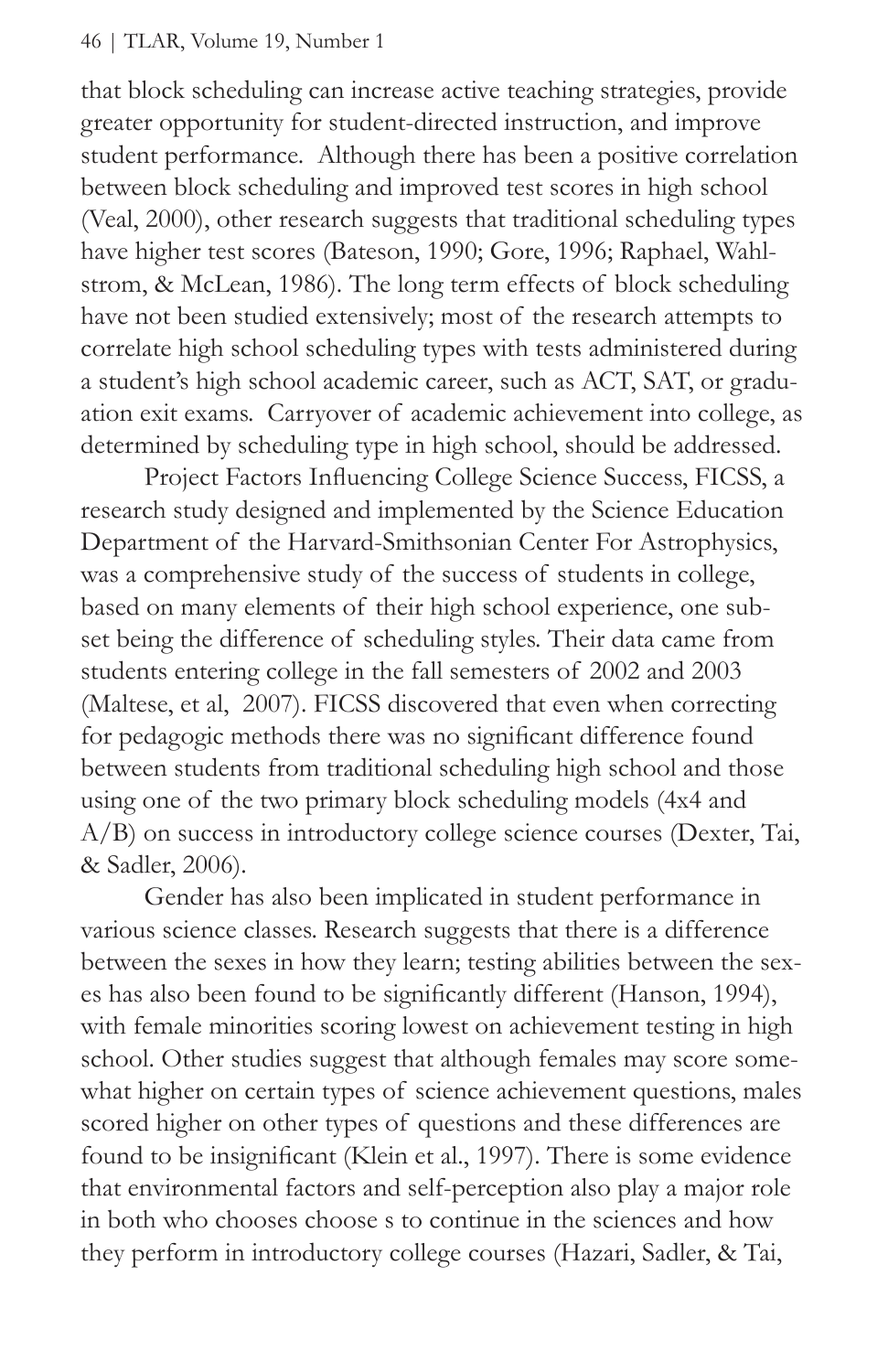2008). However, there seems to be no significant research regarding how various scheduling styles affect college science scores between genders.

In 2009, a study was created to further explore whether or not high school scheduling types had shown progress in relation to teaching pedagogy to show a significant improvement with block scheduling versus traditional scheduling. This study was designed to determine if college success, as measured by grades achieved on the first two formal tests in an introductory biology class, is influenced by gender and high school scheduling type. If there are significant differences in scheduling type and college biology grades, then steps may need to be taken to ensure that entering college freshmen have had the most effective scheduling type in order to succeed in college. Gender differences in relation to scheduling types and classroom success, if found to be significant, may require further study to determine the possible cause(s) and potential solutions so that all may achieve success with equality.

The main research questions which guided my analysis were:

- 1. Does high school scheduling type (block versus traditional) affect test scores in an introductory college biology course?
- 2. Does gender affect test scores in an introductory college biology course?
- 3. Is there a combined effect of scheduling type and gender on test scores in an introductory college biology course?

#### **Methods**

## **Participants**

An introductory biology course at a Midwestern university was utilized for this study. Seventy-four students were surveyed, both for their gender, and for the type of high school scheduling they experienced. Twenty-nine males and 45 females participated. Out of the 74 students, 45 reported the traditional type of scheduling in high school, 29 reporting block scheduling, and 1 reporting a different scheduling type.

#### **Instruments and Procedure**

These surveys were administered using an "iclicker", a handheld device with which students can answer multiple-choice type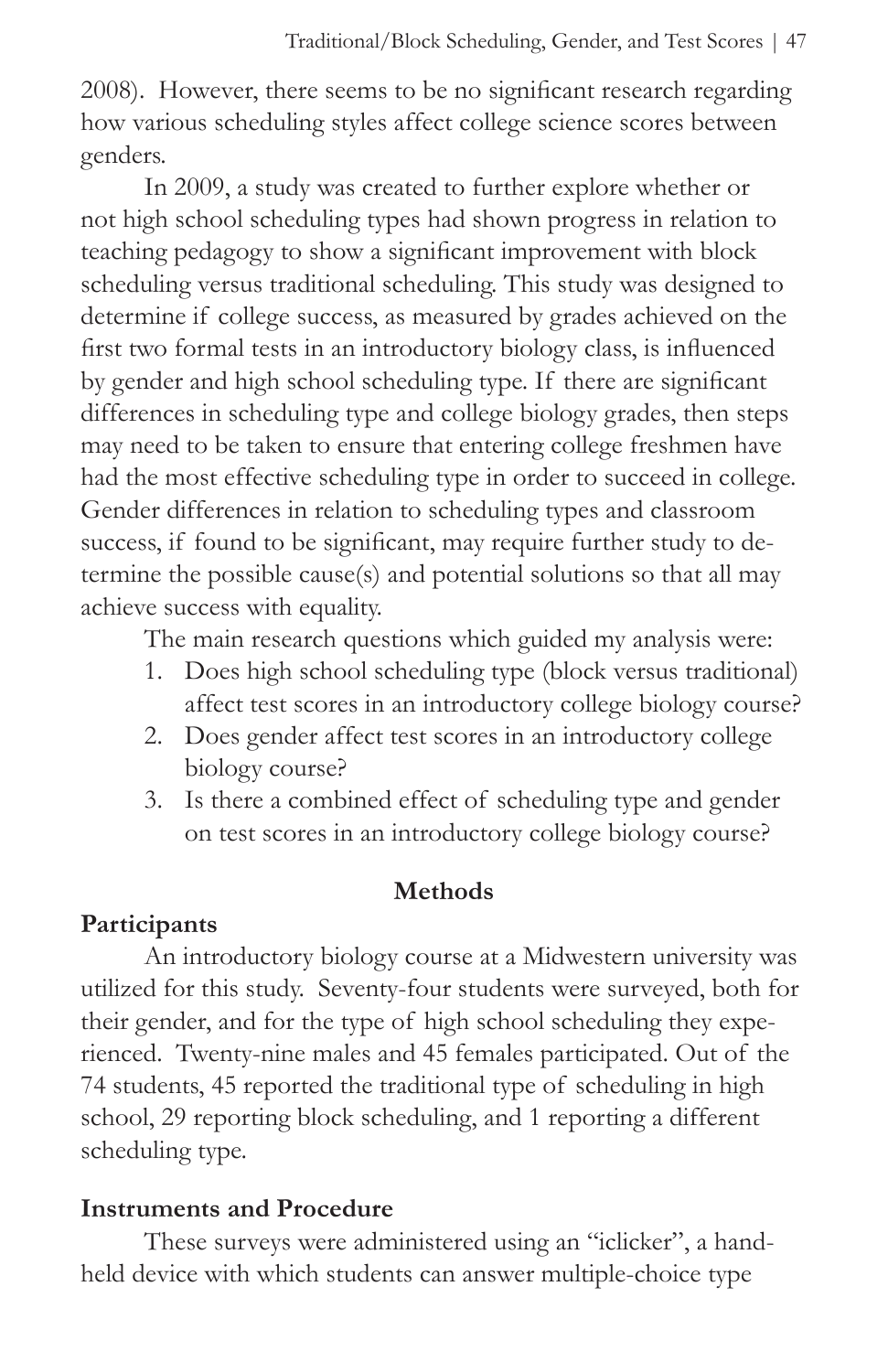questions during class meetings, and the results can then be immediately tabulated and downloaded by the instructor. The first question was with regards to gender, the second question gave four different types of scheduling choices: 4x4 (block), AB (block), traditional, and other. For this study, "other" was removed (selected by one student). In an effort to decrease confusion and allow students to effectively select their type of schedule, four choices were given. Each type of block schedule was verbally, and in writing, explained to the students, along with explanations of what was meant by traditional scheduling. The two block scheduling choices were then compiled into one group for comparison.

The comparison measure we decided to use was the student grades from Exam One and Exam Two which were averaged together. Each exam consisted of 50 questions and was administered electronically using "inQsit". Exams consisted of multiple choice, matching, identifying, or true/false questions. The student scheduled their own time to take the exams in a proctored computer lab.

## **Data Analysis**

The average of the exam grades were downloaded and matched with the student's gender and scheduling style using Excel. Their identification was physically removed from the data and destroyed. A 2X2 Factorial ANOVA in SPSS was utilized to analyze the results. Cohen's "large" effect size suggestion of having 18 people per group, with an alpha=.05 was suggested; however, not all groups reached this level.

| $\sim$ 0.00 $\sim$ 0.000 $\sim$ 0.000 $\sim$ |                                      |                         |                            |                |  |  |  |  |
|----------------------------------------------|--------------------------------------|-------------------------|----------------------------|----------------|--|--|--|--|
| gender M1 F2                                 | schedule; T1 B2                      | Mean                    | Std. Deviation             | N              |  |  |  |  |
|                                              | Total                                | .7592<br>.7500<br>.7541 | .11273<br>.09230<br>.10016 | 13<br>16<br>29 |  |  |  |  |
| 2                                            | $\mathcal{D}_{\mathcal{L}}$<br>Total | .7000<br>.7662<br>.7191 | .11846<br>.12258<br>.12208 | 32<br>13<br>45 |  |  |  |  |
| Total                                        | 2<br>Total                           | .7171<br>.7572<br>.7328 | .11870<br>.10522<br>.11458 | 45<br>29<br>74 |  |  |  |  |

#### **Results and Discussion** Descriptive Statistics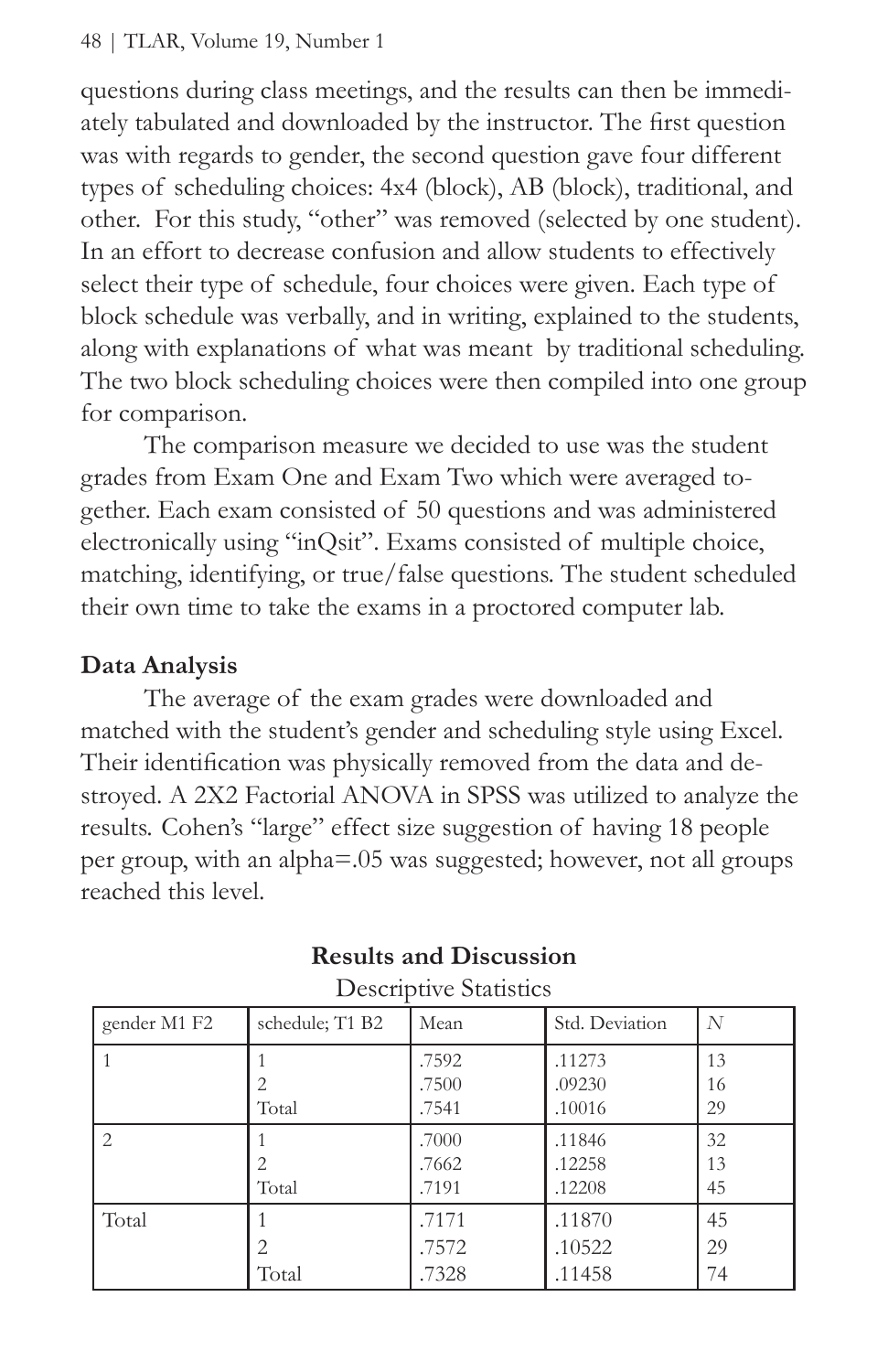From the data table above, the average test scores, standard deviation, and number in each of the groups (gender by schedule type) are displayed. From this data, the block-scheduled women group had higher test scores than traditional scheduled women, and overall, block-scheduled students had higher means than traditional-scheduled students. However, these differences have not been shown to be significant, as can be seen from the following calculation;

| Source                                                                                                  | Type II<br>Sum of<br>Squares                                | df            | Mean<br>Square                                 | F                                           | Sig.                                 | Partial<br>Eta<br>Squared            |
|---------------------------------------------------------------------------------------------------------|-------------------------------------------------------------|---------------|------------------------------------------------|---------------------------------------------|--------------------------------------|--------------------------------------|
| Corrected Model<br>Intercept<br><b>GENDER</b><br><b>SCHEDULE</b><br>GENDER * SCHEDULE<br>Error<br>Total | $.063*$<br>35.755<br>.007<br>.013<br>.023<br>.896<br>40.700 | 3<br>70<br>74 | .021<br>35.755<br>.007<br>.013<br>.023<br>.013 | 1.634<br>2794.643<br>.586<br>1.023<br>1.794 | .189<br>.000<br>.447<br>.315<br>.185 | .065<br>.976<br>.008<br>.014<br>.025 |
| Corrected Total                                                                                         | .958                                                        | 73            |                                                |                                             |                                      |                                      |

Since alpha is .05 and the hypothesis was that there was no effect on college grade outcome due to high school scheduling type for either gender the effect of gender,  $F(1, 70) = .586$ ,  $p = .447$  is not significant on test scores, the effect of scheduling type  $F(1, 70) = 1.02$ , *p*=.315 is not significant, and the combined effect of gender and scheduling on test scores  $F(1, 70) = 1.79$ ,  $p=185$  is also found to be not significant. These findings suggest that, overall, there is no significant effect of gender, scheduling type, or a combined effect of gender and scheduling type, on the test scores in an introductory college biology course.

#### **Conclusions**

The first question this paper set out to explore was the effect of block scheduling on college biology test scores. Analysis revealed that no major differences existed between the two groups of students who responded to the survey: those with traditional versus blocked high school schedules had no significant difference in their test scores in the biology class.

The second question set out to explore the effect of gender on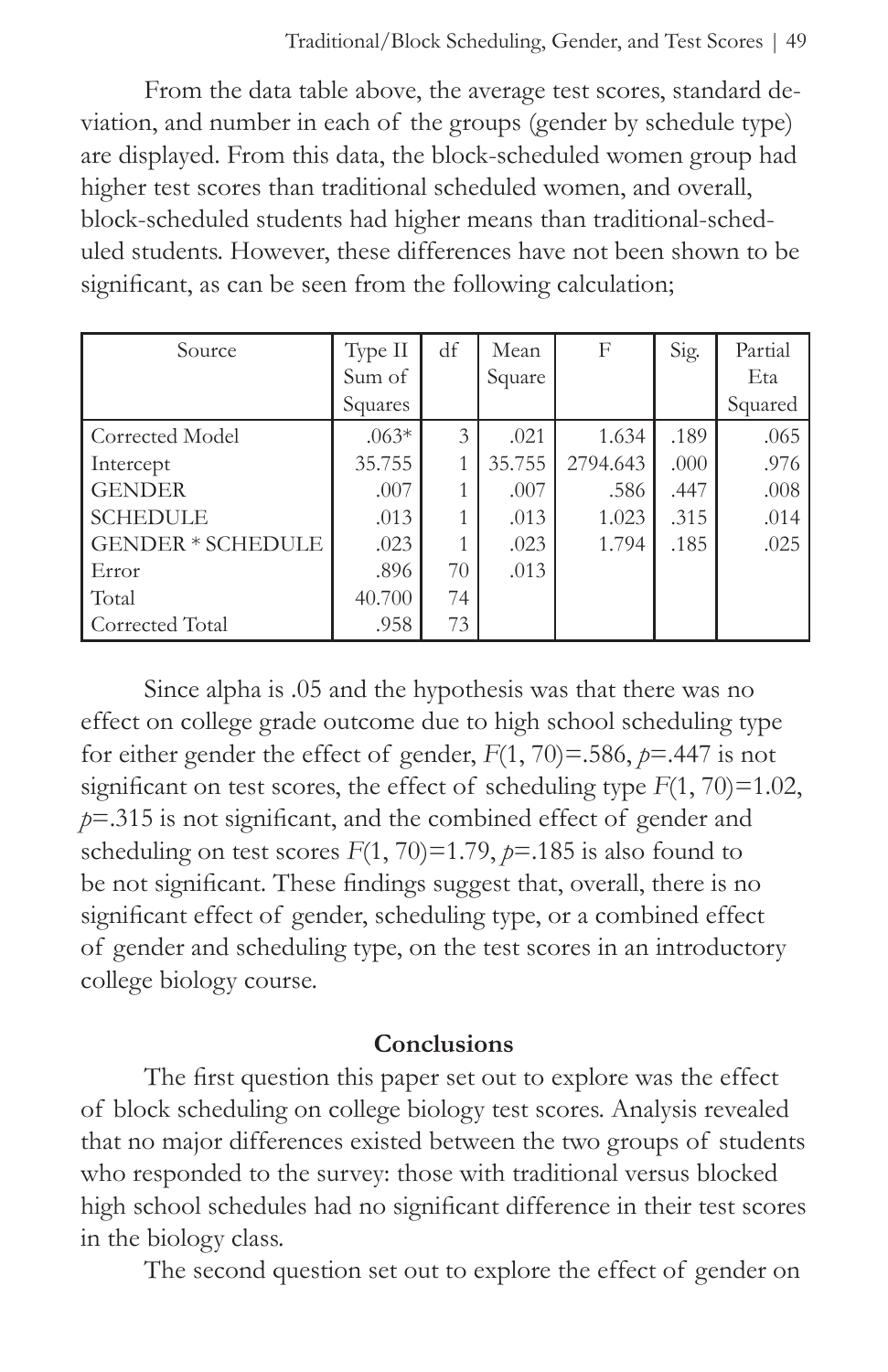test scores. Analysis revealed that although men scored higher than women, this difference was non-significant.

The third question sought to explore if there was a difference between male-blocked, male-traditional, female-blocked, and female-traditional type of students. The significance values for these groupings revealed no significant difference in gender with scheduling type and test scores.

There are multiple potential reasons for these results. First, there are different types of block schedules, and these types can affect student learning by how the teacher may utilize the time within the class period. For purposes of this study, AB block and 4x4 block types were lumped together as a single group. AB block is ½ year in one class, with the other ½ of the school year in another class; class times are extended, and by the end of the year, all subjects are "covered". However, there may be retention problems with, for example, a student who has science in the A, or first  $\frac{1}{2}$  of the year, and they may forget most of the material by the time they go to college, due to a longer lapse of time between the subject in high school and college.

Perhaps, even though a school may have block scheduling, there is no significant difference in the way the instructor is teaching the class; some teachers may have continued to teach their classes in the traditional way under a blocked schedule. Some suggest that scheduling type be matched to an instructor's teaching style (Thomas, 2001), although that seems cumbersome.

This data serves to confirm elements of the FICSS data, in that I found no significant correlation between the type of scheduling a student was involved with in high school and their ability to do well in college introductory science classes. On top of their data, I have also shown that there does not seem to be any significant importance as to the type of scheduling that is preferable for a specific gender.

#### **References**

Bateson, D. (1990). Science achievement in semester and all-year courses. *Journal of Research in Science Teaching.* 27, 233-240.

Dexter, K. M., Tai, R. H., & Sadler, P. M. (2006). Traditional and block scheduling for college science preparation: a comparison